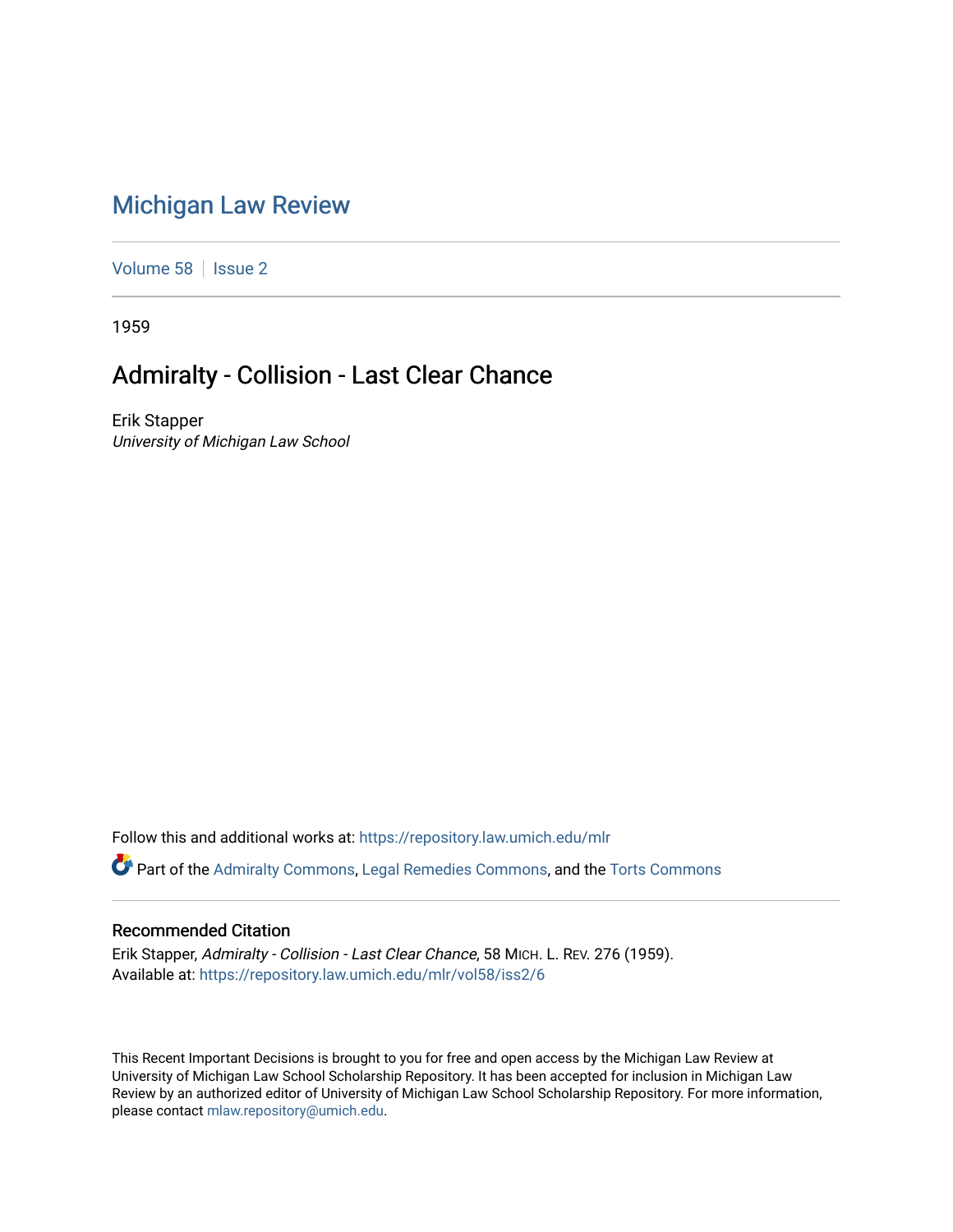ADMIRALTY-COLLISION-LAST CLEAR CHANCE-The *City of Calcutta* anchored in the navigation channel as an emergency precaution on a foggy night. The vessel was hit by a scow in tow of the tug *Brooklyn,* whose navigator had observed the anchored ship for ten minutes. The scow sank and its owner sought to hold the *City of Calcutta* liable for failure to get underway after the fog had lifted. *Held,* libel dismissed. Even if the *Calcutta*  was remiss in not moving, no liability could attach because the *Brooklyn*  had the last clear chance of avoiding the accident. *Arundel Corp. v. The City of Calcutta,* (E.D. N.Y. 1958) 172 F. Supp. 593. In another case, libellant's two tugs were trying to free their grounded barge by weaving and swinging across the navigation channel. Respondent's tug collided with the barge in an attempt to pass the other two tugs. The district court divided the damages equally because libellant was at fault in blocking the channel and respondent was at fault in trying to pass without signals when the danger was clear. On appeal by libellant, *held,* decree affirmed. Last clear chance is applicable in admiralty but not where the negligence of both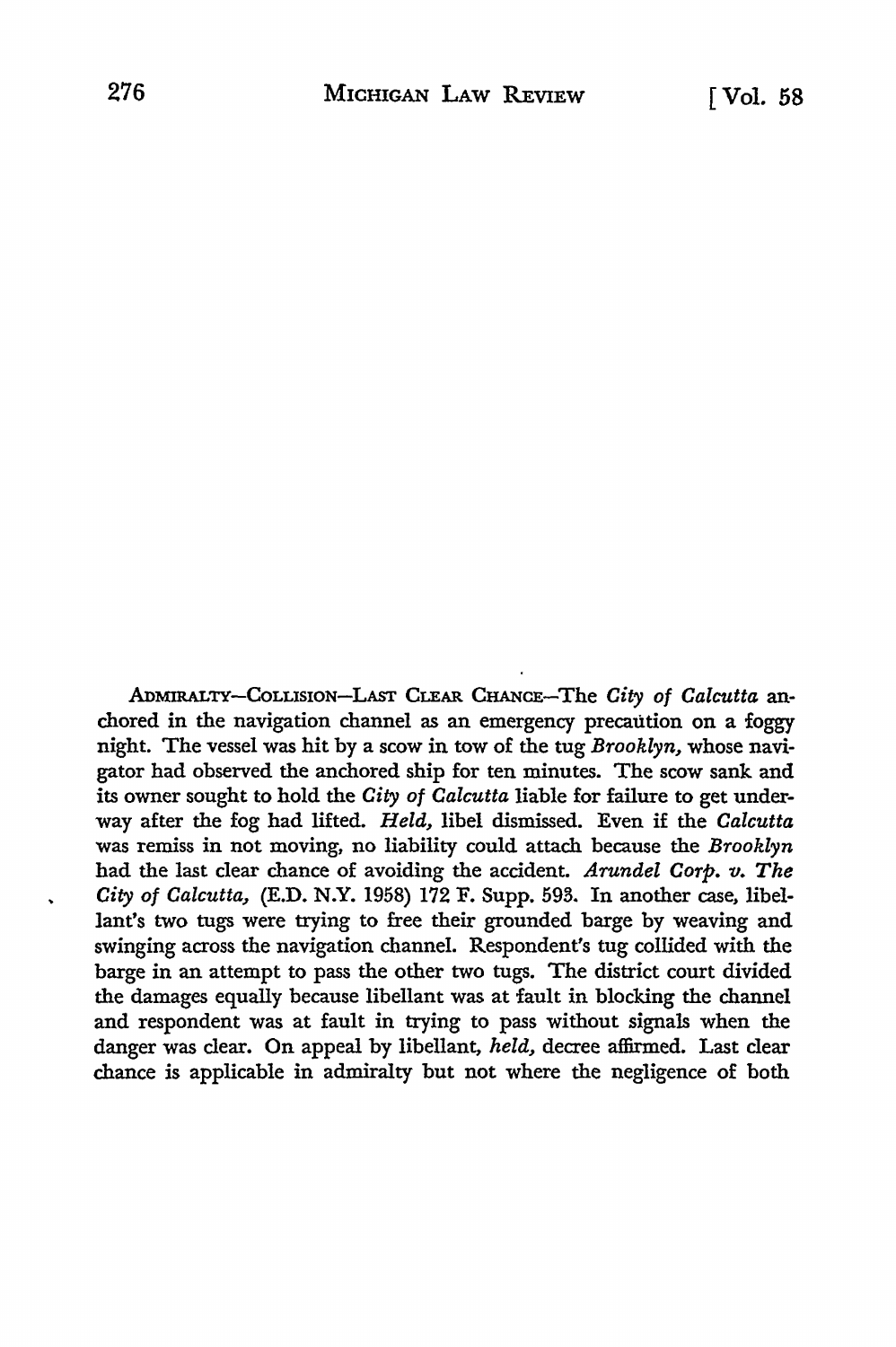parties continues up to the moment of the accident. *Cenac Towing Co. v. Richmond,* (5th Cir. 1959) 265 F. (2d) 466.

Last clear chance developed in the common law to mitigate the severe rule that contributory negligence completely barred a plaintiff from recovery.1 In admiralty contributory negligence does not bar an injured *party,* but results in an equal division of damages. Therefore some admiralty courts have considered last clear chance inapplicable.2 But division of damages holds the only slightly negligent party to his full share of the damages, a result which has been criticized as unnecessarily harsh.3 Under these circumstances last clear chance would seem a proper means to exonerate the slightly negligent party. However, admiralty courts in applying last clear chance have rarely given this reason, but as in the *City of Calcutta*  case have applied the rule simply on the basis of common law authority.<sup>4</sup> *So* long as some justification exists in terms of mitigation it is difficult to quarrel with these decisions.<sup>5</sup> But when damages can be apportioned according to the degree of fault no justification remains for the continued use of last clear chance.6 Yet American non-admiralty courts which can apportion damages have not been unanimous in rejecting last clear chance.<sup>7</sup> The continued application of the rule is attributable to the idea that the rule is one of proximate cause; the person who had the last clear chance of avoiding the accident is said to be the sole cause of the injury and is therefore responsible for all damages.8 The same result has been reached in some English admiralty cases decided after passage of the Maritime Convention Act,9 which requires apportionment of damages.10 These

1 See James, "Last Clear Chance: A Transitional Doctrine," 47 YALE L.J. 704 (1938); MacIntyre, "The Rationale of Last Clear Chance," 53 HARV. L. REV. 1225 (1940).

2Williamson v. The Carolina, (E.D. N.C. 1958) 158 F. Supp. 417; The Norman B. Ream, (7th Cir. 1918) 252 F. 409.

8 See Tank Barge Hygrade v. Gatco New Jersey, (3d Cir. 1957) 250 F. (2d) 485; Oriental Trading &: Transport Co. v. Gulf Oil Corp., (2d Cir. 1949) 173 F. (2d) 108; Socony Vacuum Transportation Co. v. Gypsum Packet Co., (2d Cir. 1946) 153 F. (2d) 773. Except for the United States all leading maritime countries have adopted the maritime convention which provides for comparative negligence.

<sup>4</sup>Crawford v. Indian Towing Co., (5th Cir. 1957) 240 F. (2d) 308; The Sanday, (2d Cir. 1941) 122 F. (2d) 325; The Wattupa, (2d Cir. 1941) 120 F. (2d) 766. See Cooper, "The Last Clear Chance Doctrine Is Applicable in Admiralty," 5 N.Y. LAW FORUM 278 (1959); Witsaman, "Last Clear Chance in Admiralty," 10 WEST. RES. L. REV. 286 (1959). See also the discussion of the reasons underlying the use of last clear chance in admiralty in Cenac Towing Co. v. Richmond, (5th Cir. 1959) 265 F. (2d) 466.

5 An exception is Kosnac v. Norcuba, (S.D. N.Y. 1956) 142 F. Supp. 377, where last clear chance was applied in order to divide the damages. This is clearly out of line with the cases which use last clear chance to exonerate one negligent party and throw the total loss on the other. The case was reversed on the ground that there was in fact no last clear chance and therefore no liability; Kosnac v. Norcuba, (2d Cir. 1957) 243 F. (2d) 890.

6 See Prosser, "Comparative Negligence," 51 MICH. L. REV. 465 (1953).

<sup>7</sup>Cases are collected *in* 59 A.L.R. (2d) 1261 (1958).

8 Lovett v. Sandersville R. Co., 72 Ga. App. 692, 34 S.E. (2d) 644 (1945); Chicago, M., St. P. &: P.R. Co. v. Kane, (9th Cir. 1929) 33 F. (2d) 866.

9 I & 2 Geo. 5, c. 57 (1911).<br>10 The Kate, [1936] 54 Ll.L. Rep. 120; Anglo-Newfoundland Development Co. v. Pacific S.N. Co., [1924] A.C. 406.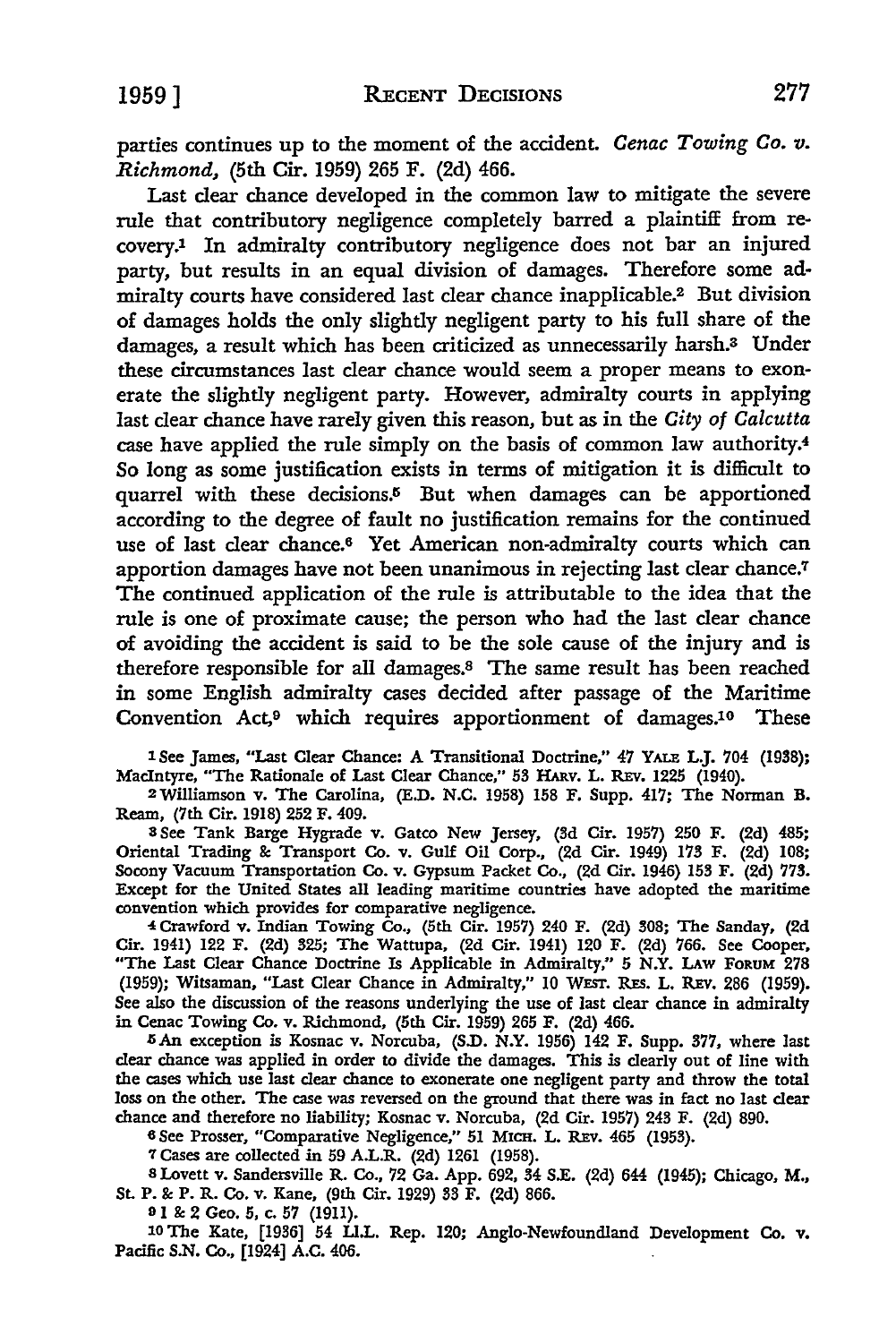English cases11 have noted the striking similarity between a ship negligently anchored in a navigation channel and the hobbled donkey in the road in *Davies v. Mann*,<sup>12</sup> cited as the origin of the last clear chance doctrine. Neither ship nor donkey can avoid the impending collision; each is at the mercy of the moving object, which having seen the danger must take steps to avoid it. Failure to take such steps results in sole liability.13 The exoneration of one negligent party in a comparative negligence jurisdiction should not, however, be made to rest on the application of a mechanical rule of proximate cause like last clear chance. A study of American, English and Canadian cases<sup>14</sup> shows, nevertheless, that where comparative negligence is imposed upon the courts by legislation, there has been a marked unwillingness to dispense with last clear chance.<sup>15</sup> Therefore, since a rational application of comparative negligence in admiralty seems desirable, two alternatives are available. Either the United States adopts the maritime convention with the understanding that the courts will no longer apply last clear chance, or the district courts judicially adopt comparative negligence in admiralty and simultaneously discard last clear chance. Since adoption of the maritime convention seems unlikely,16 the district courts are urged to proceed with the second alternative. Doubt has been expressed about whether the lower courts have the power to put an end to the equal division rule.17 But damage awards in admiralty are based upon enlarged principles of justice and equity and are within the discretion of the district court.18 In addition to permitting equal division

11 The Kate, note IO supra; The Eurymedon, [1938] P. 41. Cases are collected and discussed in MARSDEN, COLLISIONS AT SEA, 10th ed., 21-34 (1953).

12 10 M. &: W. 546, 152 Eng. Rep. 588 (1842).

13 This same result was reached without the benefit of last clear chance in a French case where a trawler collided with a sailing vessel preparing to fish on a windless night without required lights. Since the sailing vessel had been sighted her negligence was not considered directly related to the collision. Cameleyre v. Leduc, D.H. 1928.317. Lawson comments upon this case as follows: "Although I am inclined to think it is in accord with the policy of the new [Law Reform (Contributory Negligence)] Act that the search for a last clear chance should entirely cease, I am bound to refer, not only to the statement of Esmein to the effect that French courts often neglect a slight negligence of one of the parties-which would not in itself be hostile to my thesis-but also to the case Cameleyre v. Leduc, which might be called the French Davies v. Mann." LAWSON, NEGLIGENCE IN THE CIVIL LAW 57 (1950).

14 Cases from all three countries are discussed in 59 A.L.R. (2d) 1261 (1958). For specific countries, see Prosser, "Comparative Negligence," 51 MICH. L. REv. 465 (1953); Mac-Intyre, "Last Clear Chance After Thirty Years Under the Apportionment Statutes," 33 CAN. B. REv. 257 (1955); Lord Wright, "Contributory Negligence," 13 MoD. L. REY. 2 (1950); Goodhart, "The Last Opportunity Rule," 65 L. Q. REv. 237 (1949).

15 Especially the experience under the Federal Employers Liability Act shows the unwillingness of the courts to abandon last clear chance after Congress imposed comparative negligence; Chicago, M., St. P. &: P. R. Co. v. Kane, note 8 supra; Deere v. Southern Pac. Co., (9th Cir. 1941) 123 F. (2d) 438, cert. den. 315 US. 819 (1942).

16 See 4 BENEDICT, ADMIRALTY, 6th ed., 262 (1940) and 1959 Supp.. 84; ROBINSON, ADMIRALTY 854 (1939).

17 Oriental Trading &: Transport Co. v. Gulf Oil Corp., note 3 supra. lSThe Max Morris, 137 US. I (1890).